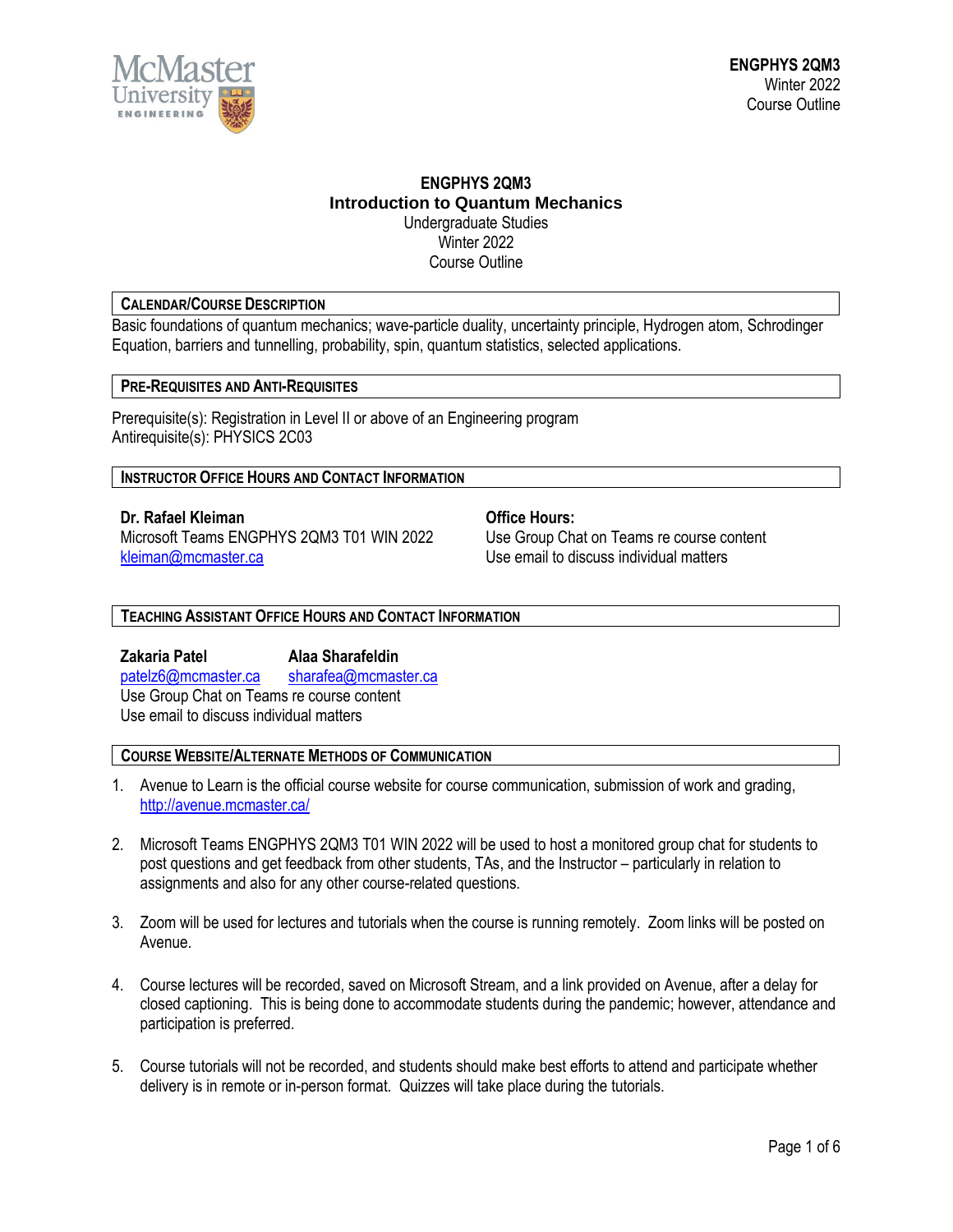

# **COURSE INTENDED LEARNING OUTCOMES**

By the end of this course, students should have a working knowledge of the fundamental concepts of quantum mechanics and their connection to ordinary phenomena and experimental observations. The topics include:

- Planck's constant, Correspondence Principle
- De Broglie wavelength and the Wave-particle duality
- Quantized energy and momentum of particles
- Uncertainty principle and Zero-point motion
- Central postulates of Quantum Mechanics
- Probability wavefunction and probabilistic outcomes
- Schrödinger Equation
- Solution of Schrödinger Equation for one dimensional systems
- Hydrogen atom, atomic structure, Periodic Table
- Identical particles
- Properties of insulators, semiconductors, and metals

# **MATERIALS AND FEES**

### **Required Texts:**

"Quantum Physics: A Fundamental Approach to Modern Physics", by John Townsend, published by University Science Books, 2009.

### **Recommended Additional Texts/Resources:**

"Modern Physics for Scientists and Engineers", by Stephen Thornton & Andrew Rex, published by Thomson - Brooks/Cole, 4<sup>th</sup> Edition, 2013.

"Quantum Mechanics: The Theoretical Minimum", Leonard Susskind and Art Friedman (Perseus Books 2014) and <http://theoreticalminimum.com/courses>

"The Feynman Lectures on Physics, New Millennium Edition", Richard Feynman and Robert Leighton (Basic Books 2011) and<http://www.feynmanlectures.caltech.edu/>

### **COURSE FORMAT AND EXPECTATIONS**

The course is *scheduled* as follows:

| $\bullet$ T01: tutorial | Monday, $12:30 - 1:20$ pm  | <b>MDCL 1309</b> |
|-------------------------|----------------------------|------------------|
| $\bullet$ C01: lecture  | Tuesday, $9:30 - 10:20$ am | <b>BSB 106</b>   |
| $\bullet$ C01: lecture  | Wednesday, 9:30 - 10:20 am | <b>BSB 106</b>   |
| .                       |                            | --- --           |

• C01: lecture Friday,  $9:30 - 10:20$  am BSB 106

However, please note that we will be using the same 4 timeslots as follows:

- C01: lecture Monday,  $12:30 1:20$  pm MDCL  $1309$  $\frac{1}{2}$  C01: lecture Tuesday, 9:30 – 10:20 am BSB 106  $\frac{1}{2}$  C01: lecture Wednesday, 9:30 – 10:20 am BSB 106
- $\overline{101}$ : tutorial Friday, 9:30 10:20 am BSB 106

Student attendance and participation at the lectures/tutorials is expected. This is difficult material to learn on your own.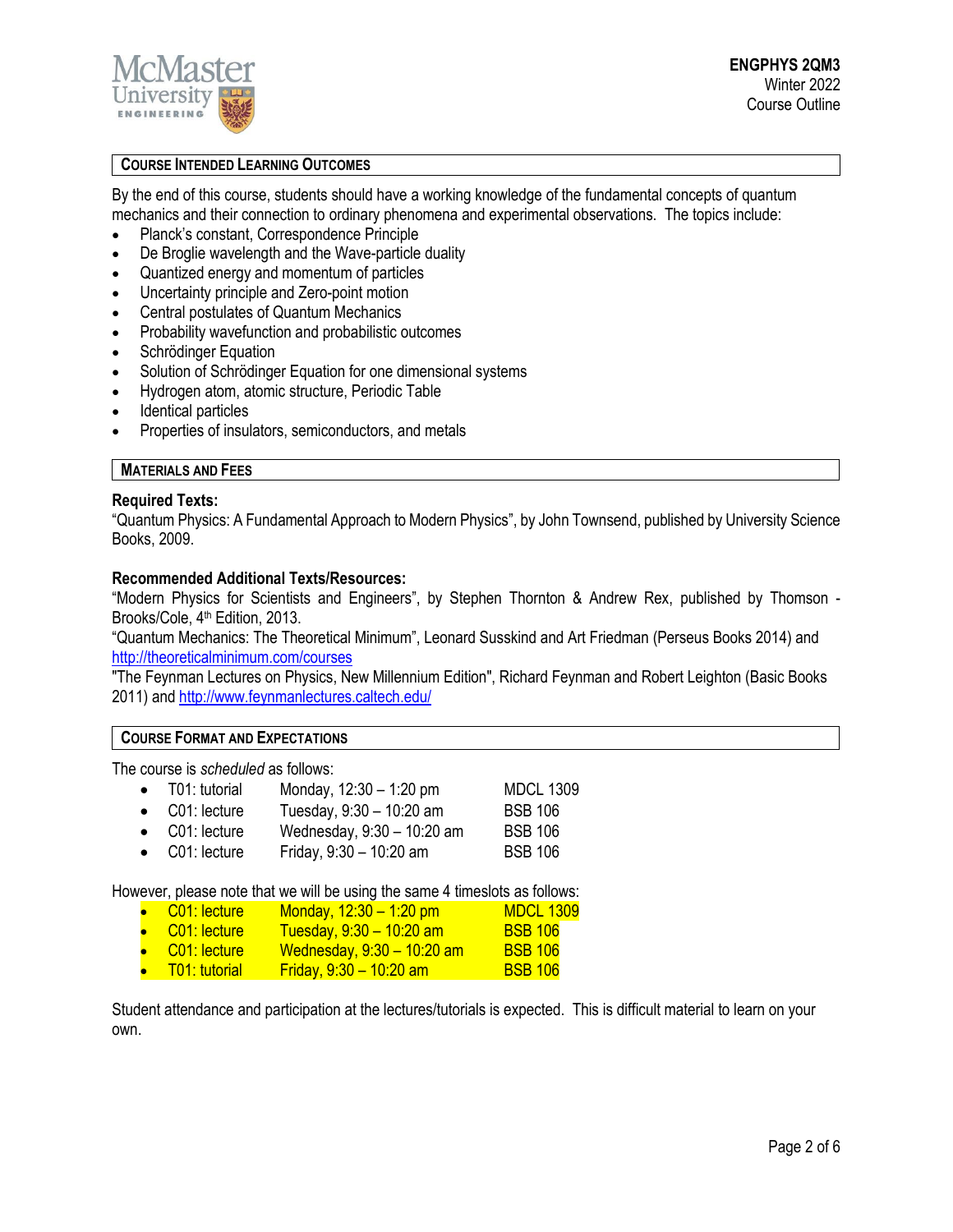

# **COURSE SCHEDULE**

Due to pandemic-related University-wide changes, the first week of classes (3 lectures and 1 tutorial) will be held remotely on Zoom. In-person instruction is anticipated to begin on Monday, February 7<sup>th</sup> 2022.

This lecture schedule is based upon current university and public health guidelines and may be subject to changes during the term. Any changes to the schedule or course delivery will be communicated on the course announcements section on Avenue to Learn. Please check the announcements prior to attending class.

A detailed course schedule of topics and related readings is posted on Avenue. This schedule may be modified from time to time based on student input and extenuating circumstances. Students are expected to read the material from the textbook prior to coming to class, to make best use of class time.

Assignments will be due, and quizzes will be held every 2 weeks, interleaved with one another, as indicated in the schedule below. The quizzes will be held on Fridays at the regular tutorial time. The Assignments will be issued, submitted, and graded on Avenue. No grades will be provided for late submissions – please plan accordingly.

| <b>ASSESSMENT</b> |
|-------------------|
|-------------------|

| Component       | Sub-component | Date                                            | Weight            |
|-----------------|---------------|-------------------------------------------------|-------------------|
| Quizzes (6)     |               |                                                 | 25% (5% each) for |
|                 | Quiz 1        | Friday January 21st, 9:30-10:20 am              | the best 5 of 6   |
|                 | Quiz 2        | Friday February 4 <sup>th</sup> , 9:30-10:20 am | quizzes           |
|                 | Quiz 3        | Friday February 18th, 9:30-10:20 am             |                   |
|                 | Quiz 4        | Friday March 11 <sup>th</sup> , 9:30-10:20 am   |                   |
|                 | Quiz 5        | Friday March 25th, 9:30-10:20 am                |                   |
|                 | Quiz 6        | Friday April 8 <sup>th</sup> , 9:30-10:20 am    |                   |
| Assignments (5) |               |                                                 | 50% (10% each)    |
|                 | Assignment 1  | Due Sunday January 30th 11:59 pm                |                   |
|                 | Assignment 2  | Due Sunday, February 13th 11:59 pm              |                   |
|                 | Assignment 3  | Due Sunday March 6th 11:59 pm                   |                   |
|                 | Assignment 4  | Due Sunday March 20th 11:59 pm                  |                   |
|                 | Assignment 5  | Due Sunday April 3rd 11:59 pm                   |                   |
| Final Exam      |               | Time, date, and location set by the Registrar   | 25%               |
| Total           |               |                                                 | 100%              |

MSAF policy:

- An MSAF for a missed quiz will automatically allocate the missed grade to the total quiz grade component.
- An MSAF for a missed assignment will automatically lead to a 1-week extension for that assignment.

# **ACCREDITATION LEARNING OUTCOMES**

The Learning Outcomes defined in this section are measured for Accreditation purposes only and will not be directly taken into consideration in determining a student's grade in the course.

| <b>Outcomes</b>                       | Indicators |
|---------------------------------------|------------|
| 01.1 - Competence in Mathematics      |            |
| 01.2 - Competence in Natural Sciences |            |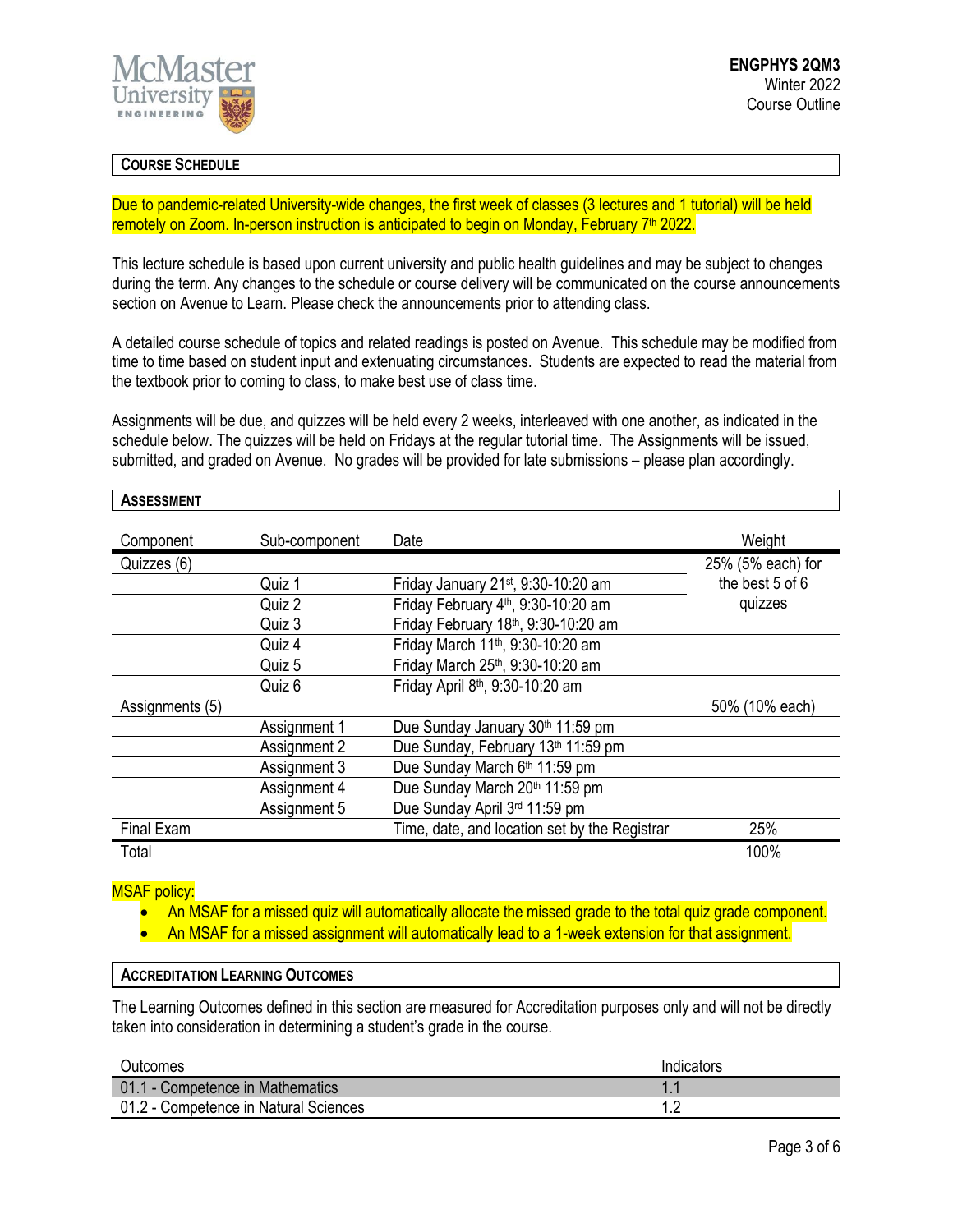

| 01.3 - Competence in Engineering Fundamentals                                      | 1.3 |  |  |  |
|------------------------------------------------------------------------------------|-----|--|--|--|
| 01.4 - Competence in Specialized Engineering Knowledge                             | 14  |  |  |  |
| 02.1 - Demonstrates an ability to identify reasonable assumptions (including       | 2.1 |  |  |  |
| identification of uncertainties and imprecise information) that could or should be |     |  |  |  |
| made before a solution path is proposed.                                           |     |  |  |  |

For more information on Accreditation, please visit[: https://www.engineerscanada.ca](https://www.engineerscanada.ca/)

# **EQUITY, DIVERSITY, AND INCLUSION**

Every registered student belongs in this course. Diversity of backgrounds and experiences is expected and welcome. You can expect your Instructor to be respectful of this diversity in all aspects of the course, and the same is expected of you.

The Department of Engineering Physics is committed to creating an environment in which students of all genders, cultures, ethnicities, races, sexual orientations, abilities, and socioeconomic backgrounds have equal access to education and are welcomed and treated fairly. If you have any concerns regarding inclusion in our Department, in particular if you or one of your peers is experiencing harassment or discrimination, you are encouraged to contact the Chair, Associate Undergraduate Chair, Academic Advisor or to contact the Equity and [Inclusion](https://equity.mcmaster.ca/) Office.

## **PHYSICAL AND MENTAL HEALTH**

For a list of McMaster University's resources, please refer to the **Student Wellness Centre**.

### **ACADEMIC INTEGRITY**

You are expected to exhibit honesty and use ethical behaviour in all aspects of the learning process. Academic credentials you earn are rooted in principles of honesty and academic integrity. **It is your responsibility to understand what constitutes academic dishonesty.**

Academic dishonesty is to knowingly act or fail to act in a way that results or could result in unearned academic credit or advantage. This behaviour can result in serious consequences, e.g. the grade of zero on an assignment, loss of credit with a notation on the transcript (notation reads: "Grade of F assigned for academic dishonesty"), and/or suspension or expulsion from the university. For information on the various types of academic dishonesty please refer to the *[Academic Integrity Policy](https://secretariat.mcmaster.ca/app/uploads/Academic-Integrity-Policy-1-1.pdf)*, located at https://secretariat.mcmaster.ca/university-policies-proceduresguidelines/

The following illustrates only three forms of academic dishonesty:

- 1. plagiarism, e.g. the submission of work that is not one's own or for which other credit has been obtained.
- 2. improper collaboration in group work.
- 3. copying or using unauthorized aids in tests and examinations.

# **AUTHENTICITY / PLAGIARISM DETECTION**

*Some courses may* use a web-based service (Turnitin.com) to reveal authenticity and ownership of student submitted work. For courses using such software, students will be expected to submit their work electronically either directly to Turnitin.com or via an online learning platform (e.g. A2L, etc.) using plagiarism detection (a service supported by Turnitin.com) so it can be checked for academic dishonesty.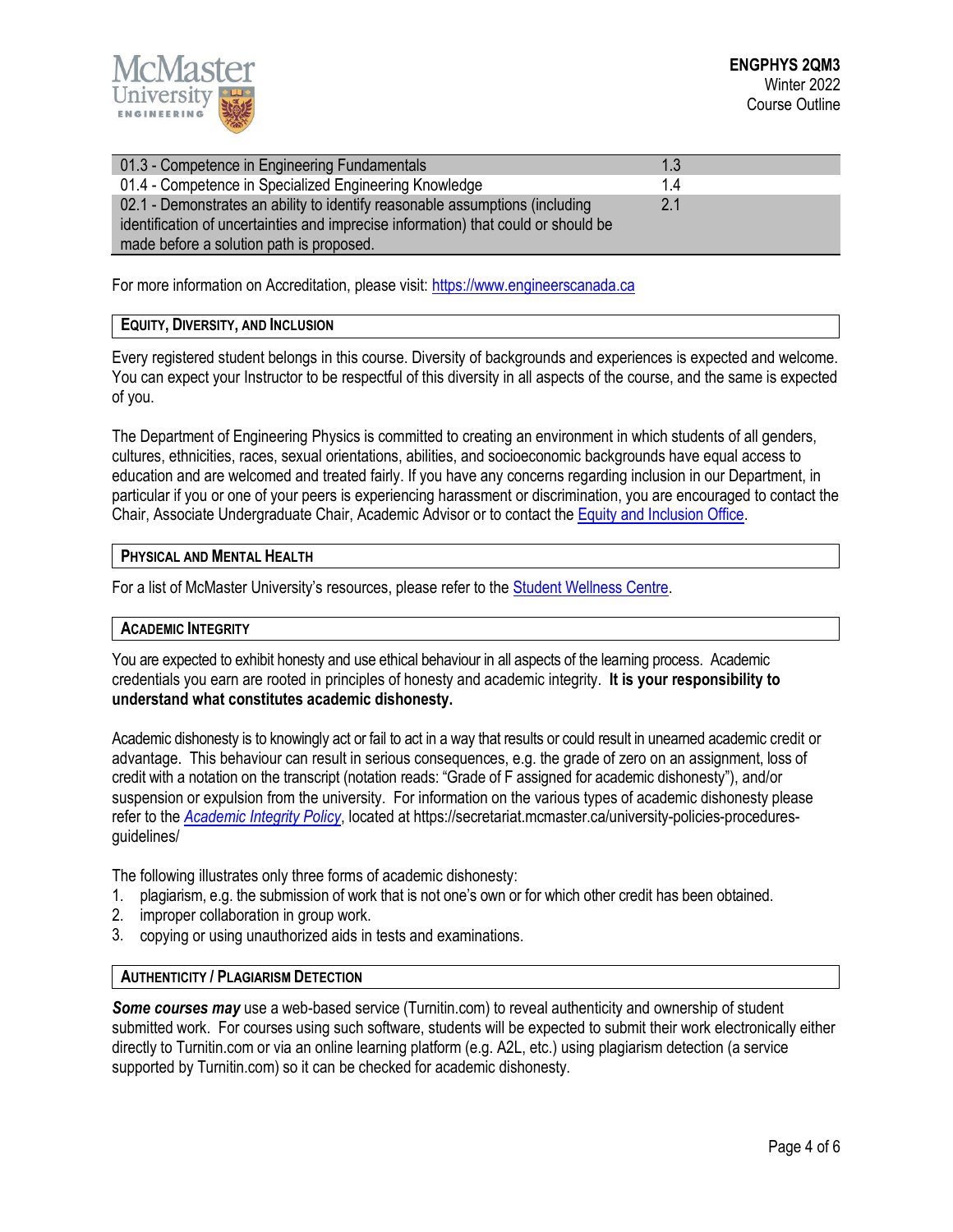

Students who do not wish their work to be submitted through the plagiarism detection software must inform the Instructor before the assignment is due. No penalty will be assigned to a student who does not submit work to the plagiarism detection software. **All submitted work is subject to normal verification that standards of academic integrity have been upheld** (e.g., on-line search, other software, etc.). For more details about McMaster's use of Turnitin.com please go t[o www.mcmaster.ca/academicintegrity.](http://www.mcmaster.ca/academicintegrity)

# **COURSES WITH AN ON-LINE ELEMENT**

McMaster is committed to an inclusive and respectful community. These principles and expectations extend to online activities including electronic chat groups, video calls and other learning platforms.

*Some courses may* use on-line elements (e.g. e-mail, Avenue to Learn (A2L), LearnLink, web pages, capa, Moodle, ThinkingCap, etc.). Students should be aware that, when they access the electronic components of a course using these elements, private information such as first and last names, usernames for the McMaster e-mail accounts, and program affiliation may become apparent to all other students in the same course. The available information is dependent on the technology used. Continuation in a course that uses on-line elements will be deemed consent to this disclosure. If you have any questions or concerns about such disclosure, please discuss this with the course instructor.

# **CONDUCT EXPECTATIONS**

As a McMaster student, you have the right to experience, and the responsibility to demonstrate, respectful and dignified interactions within all of our living, learning and working communities. These expectations are described in the *Code of Student Rights & [Responsibilities](https://secretariat.mcmaster.ca/app/uploads/Code-of-Student-Rights-and-Responsibilities.pdf)* (the "Code"). All students share the responsibility of maintaining a positive environment for the academic and personal growth of all McMaster community members, **whether in person or online**.

It is essential that students be mindful of their interactions online, as the Code remains in effect in virtual learning environments. The Code applies to any interactions that adversely affect, disrupt, or interfere with reasonable participation in University activities. Student disruptions or behaviours that interfere with university functions on online platforms (e.g. use of Avenue 2 Learn, WebEx or Zoom for delivery), will be taken very seriously and will be investigated. Outcomes may include restriction or removal of the involved students' access to these platforms.

### **ACADEMIC ACCOMMODATION OF STUDENTS WITH DISABILITIES**

Students with disabilities who require academic accommodation must contact Student [Accessibility Services](https://sas.mcmaster.ca/) (SAS) at 905-525-9140 ext. 28652 or [sas@mcmaster.ca](mailto:sas@mcmaster.ca) to make arrangements with a Program Coordinator. For further information, consult McMaster University's *[Academic Accommodation](https://secretariat.mcmaster.ca/app/uploads/Academic-Accommodations-Policy.pdf) of Students with Disabilities* policy.

### **COURSE POLICY ON MISSED WORK, EXTENSIONS, AND LATE PENALTIES**

No credit will be given for work submitted after the stated deadline.

#### **SUBMISSION OF REQUEST FOR RELIEF FOR MISSED ACADEMIC WORK**

In the event of an absence for medical or other reasons, students should review and follow the Academic Regulation in the Undergraduate Calendar "Requests for Relief for Missed Academic Term Work".

1. **Relief for missed academic work worth less than 25% of the final grade resulting from medical or personal situations lasting up to three calendar days:**